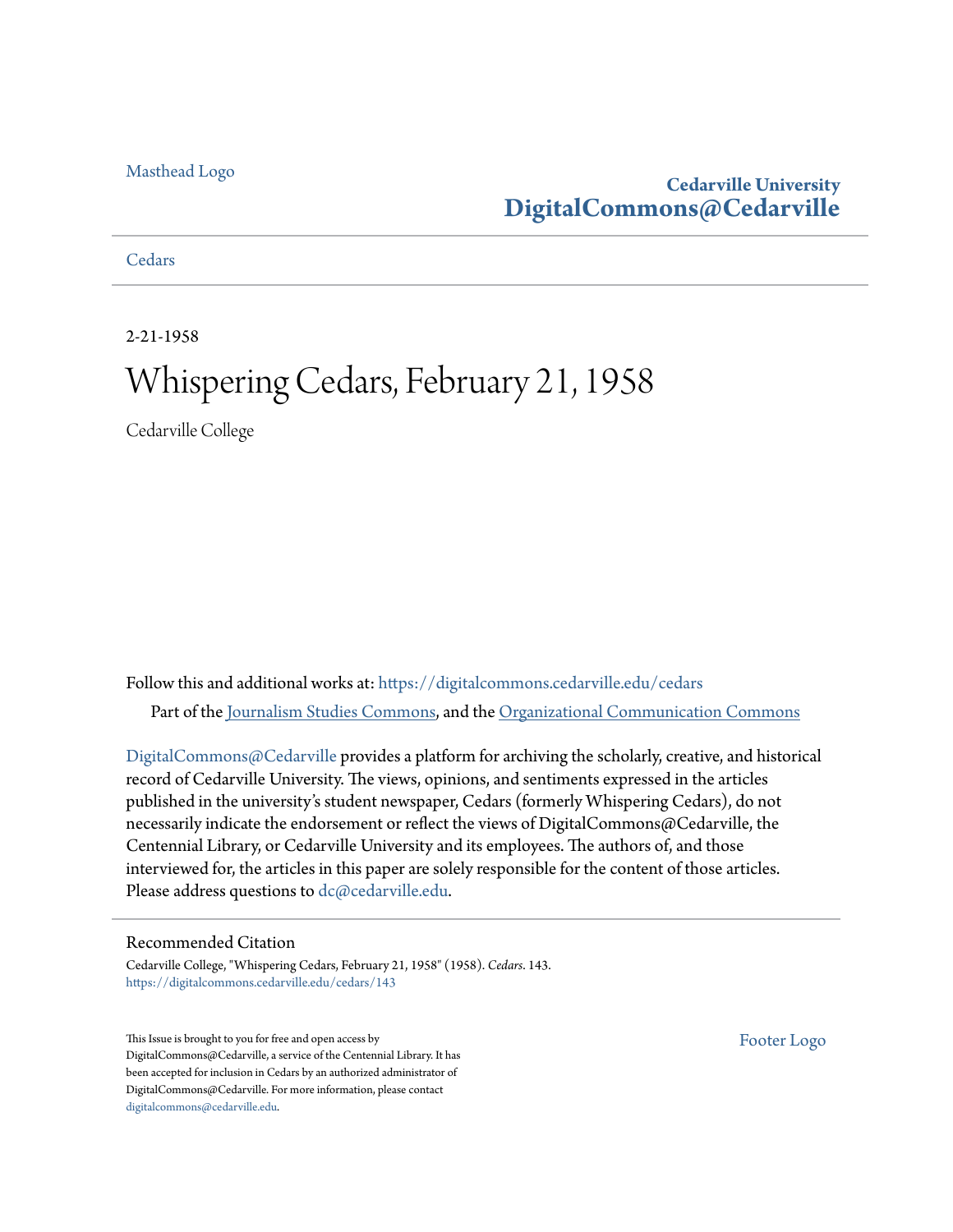

Vol.

**PUBLICATION & GEDARVILLE** 

REV. MASTELLER TELLS OF CONDITIONS AND PROBLEMS ON THE MISSION FIELD

We are very happy to have Rev. Masteller here at our school to minister to us at our annual Bible Lectures. Rev. Masteller is married, and the father of three children, Bernice is his wife, Nancy is 17, Jim 15, and Bob is 12. Probably there would be no way

#### GIRL'S QUINT DEFEATS WILMINGTON

The Cedarville lasses upse<sup>t</sup> the- Wilmington College sextet on the home floor last Monday night, 52-41.

Cedarville, off to a fast start, quickly took the lead and held it throughout the game.

Paced by Nancy McDivitt, who was able not only to score, but to control the offensive backboard, Cedarville used the fast break and their passing power effectively.

Alberta Carr, Rosemary Smith, Joyce Grant, and Carol Zoel1ner played defensive ball for the Yellowjackets, while Nancy McDivitt, Sandy Millikin, Esther Weiss., and Norma Nulff were on the offensive end,

Nancy McDivitt, with 30 points) was high for the winners with Sandy Millikin following with 19.

Sue Eidemiller tallied 18 points to lead the losers.

to get these two fellows and his daughter to Cedarville as he is a: part time faculty member of the Philadelphia Bible Institute.

Mr. Masteller is also serving at the present as Secretary of the A.B.W.E. missionary board. Two years ago Mr. Masteller circled the globe on a trip for the mission board. He was gone one month, from May 7 until June 8. Mr. Masteller went from Alaska, which was his first stop after leaving the U.S., to the Far East visiting A.B.W.E. stations in Hong Kong, and Kowlown, China and<br>on to India and Japan. He tells that most of the ministry in China is among the  $\infty$  mmunists as the stations· are only forty miles from "Red" held China.

While abroad Mr. Masteller held meetings in the Philippines, India, and Japan. On his return trip he had the opportunity to stop for three days in the Holy<br>Land and one day in London.

The mission interests of the (Con't. on page 5)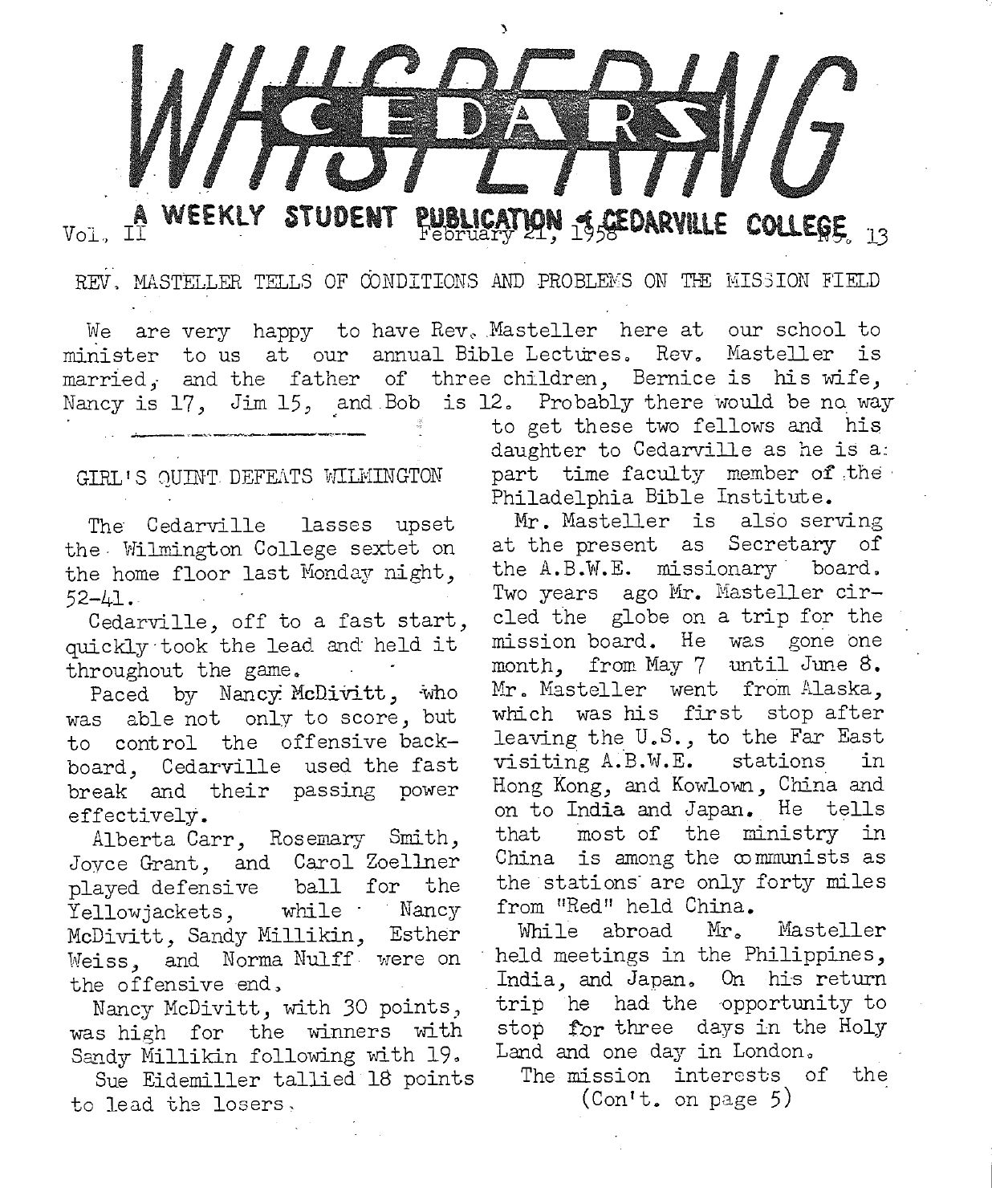When a girl glances down on a sparkling diamond, and then elevates her eyes to a certain spot on the ceiling, staring at it as though it were the seventh world wonder - imagination is at work. When a boy, sitting in on a dissertation from Shakespeare, looks at his watch and wonders which shade of blue his new Cadillac will be when he has compiled his million, imagination has another prey.

Imagination appears in many species. Most frequently among college students is the romantic dream which is aroused by a glimpse at a certain photograph. or the name in the return address on a special envelope.

There is the career imagination which trails across the cerebrum with stethoscopes, nurses<sup>1</sup> caps, stenographers' pads and PhD. gowns,

Then one can always depend upon that homey, ordinary imagina-

(Con<sup>t</sup> on page) 3)

**WHISPERIM OF CRAPE STRIP** 

|           |                        |                 |                 |                    |                                                     | <u>MITTO THATIMO OTTOGENO OTETTIN</u> |  |  |  |  |                                    |  |
|-----------|------------------------|-----------------|-----------------|--------------------|-----------------------------------------------------|---------------------------------------|--|--|--|--|------------------------------------|--|
|           |                        |                 |                 |                    |                                                     |                                       |  |  |  |  | R. Yost , , , , , , , , , , Editor |  |
|           | E. Chesebro            |                 |                 |                    |                                                     |                                       |  |  |  |  | . Asst, Editor                     |  |
| $A \cdot$ | Carr,                  |                 | $\overline{z}$  | $\hat{\mathbf{A}}$ | ່ ນັ່ນ                                              |                                       |  |  |  |  | Social Editor                      |  |
| D,        | Matson,                |                 |                 |                    |                                                     |                                       |  |  |  |  | Sports Editor                      |  |
|           | K. Collett             |                 | ,               |                    | $z \rightarrow -z$                                  |                                       |  |  |  |  | a s a Reporter                     |  |
|           | B. Humphreys , , , , , |                 |                 |                    |                                                     |                                       |  |  |  |  | . Reporter                         |  |
|           | L, Johnson             |                 | $\sim$ $\sigma$ | J.                 | $\mathbf{a}$ $\mathbf{a}$ $\mathbf{a}$ $\mathbf{a}$ |                                       |  |  |  |  | Reporter                           |  |
|           |                        |                 |                 |                    |                                                     |                                       |  |  |  |  | C. Miller ( ) and a some Reporter  |  |
|           |                        |                 |                 |                    |                                                     |                                       |  |  |  |  | S Millikin a sama a sa Reporter    |  |
|           | J. Grant .             |                 | $\mathbf{A}$    |                    |                                                     |                                       |  |  |  |  | and developers of Typist           |  |
|           | C, Hale <sub>s</sub>   |                 |                 |                    |                                                     |                                       |  |  |  |  | a sa a sa a shi Tynist             |  |
|           | R. Himsel              | $\sim$ $\alpha$ |                 |                    |                                                     |                                       |  |  |  |  | sa sa cinsus Typist                |  |
|           | D. Osborn              |                 |                 |                    |                                                     |                                       |  |  |  |  | <u>voles el la proist</u>          |  |
|           | Mr. Wittig ,           |                 |                 |                    |                                                     |                                       |  |  |  |  | is a la sina in Advisco            |  |
|           |                        |                 |                 |                    |                                                     |                                       |  |  |  |  |                                    |  |

#### MILLER'S MUSINGS WORDS

Words at their very best, are feeble instruments for transmission of thought from intellect to intellect. For this reason we have music, drama, and the aesthetic arts to lend a hand in this monumental task of conveying concepts from one mind to another. These facts must be realized if the realm of communications is to be understood.

In view of this inherent weakness of words, we need to correct any personal speech habits that cause a false impression in the minds of our hearers, We are to be the masters of words rather than to allow these servants to become lords over us in causing a hindrance to the effectiveness of our speech in its goal o f an exact duplication of our thoughts. We who are the enissaries of the only message under heaven that can save a lost soul from eternal despair should seek to tell the story in an exact fashion,

With the preceeding principles in mind, think of the difficult assignment of the Holy Spirit get giving to finite man the mind or the infinite and eterial God in a written Revelation child the " Bible, Such condessension;  $Tr_{\rm c} \sim 10^5$ is no wonder that we are totally dependent upon the Author Himseli for the interpretation and understanding of the Word of God.  $-T$  Cor.  $2:1$ 

BEAT DEFIANCE

 $\hat{\zeta}$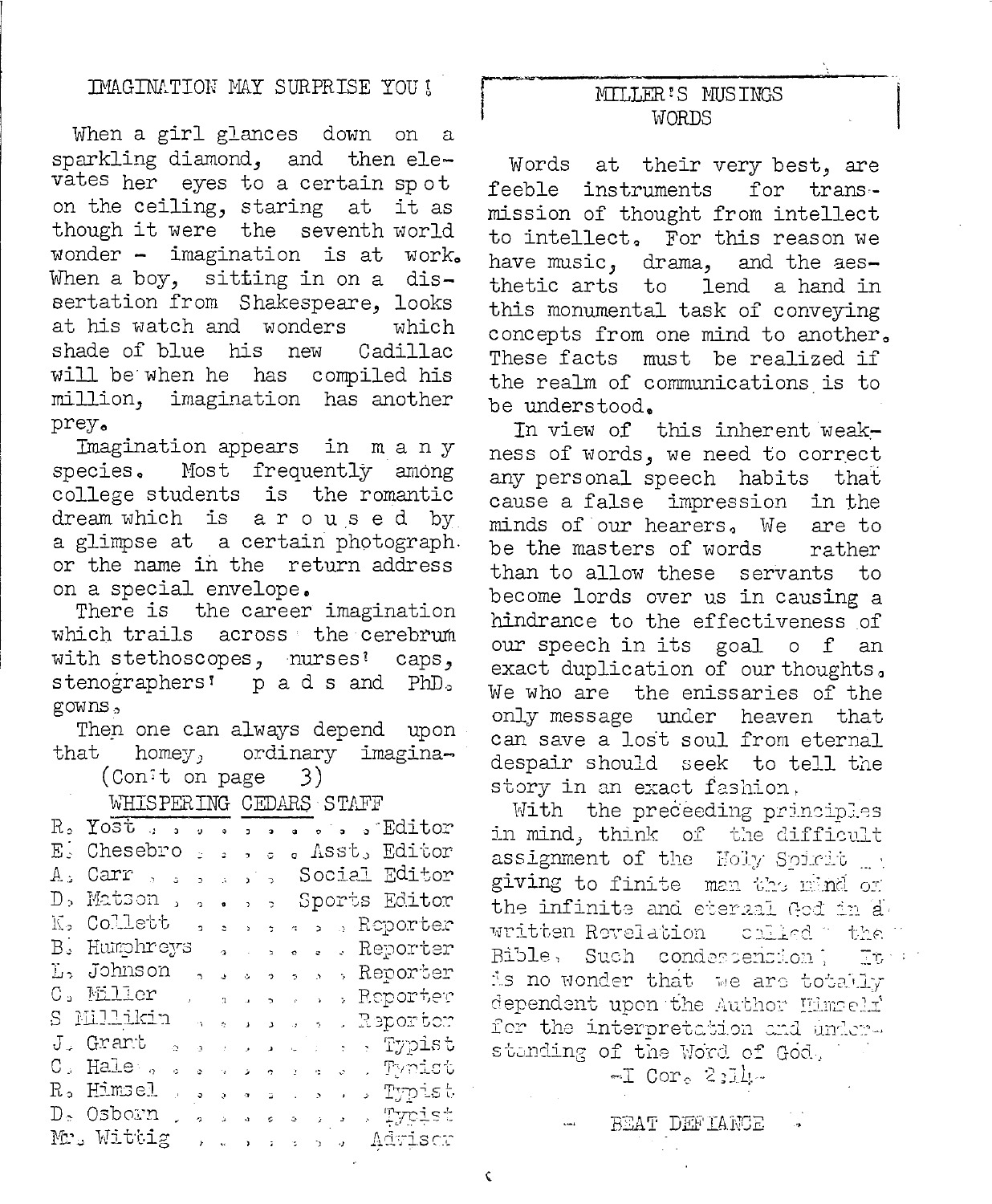MASTELLER (Con't from page 1) spiritual warfare are no different on the field than at home. They have the same difficulty on the field as we have at home, but with greater intensity, and added difficulty with language barriers and beca use they are working with a. different race of people.in a different climate.

This warfare of the missionaries mea ns that we at home should not be satisfied with just increasing our missionary budgets, but our people must realize the value of the prayer warfare and the ministry of intercession.

There is not only the necessity of winning souls but the need of churches, so that nationals who are saved will have a place where they might be built up in the faith, Most of these believers come out of backgrounds where satanic power is so forceful. Unless we establish local independent churches much of the evangelism would be abortion rather than births into the kingdom.

The need of the field of missions is not the specialized fields such as teachers, nurses, etc., but just plain field evangelists who will take the gospel to a world in heathen darknass.

Brother Mas teller will be taking another trip this coming summer to the missionaries in South America. Pray that God will very definitely bless our friend in Claist es he ministers to those called to the regions beyond.

" The whole world was lost in the derkness of sin, but, the light of the world is Jesus."

CAMPUS WHISPERS

WE WONDER......

if Bob and Caroly n will hear wedding bells in June.

why Bob Self's Pontiac is seen so often at the Girls' Dorm.

if Jerry could play basketball without the help of the smallest member of his anatomy--his tongue

why a certain foursome enjoyed their pizza so much Saturday night

if the quartet "got lost" enroute from Coshocton because their driver was "Love Struck".

when the Freshman Intramaural team is going to win a game.

if Coach Bowser has signed Na ncy Mc up for Varsity Ball yet.

if the 3 visitors to campus last week end caused any emotional upheavals.

what a certain tall blonde Freshman boy sees in the Girls' Dorm----- a short brunette?

why Fran and John are counting days. Getting married?

if 2 can live as cheaply as one -H ow about that, Dave and Donna?

what the "Green Bug" is, Ask Fran; she might know.

٦